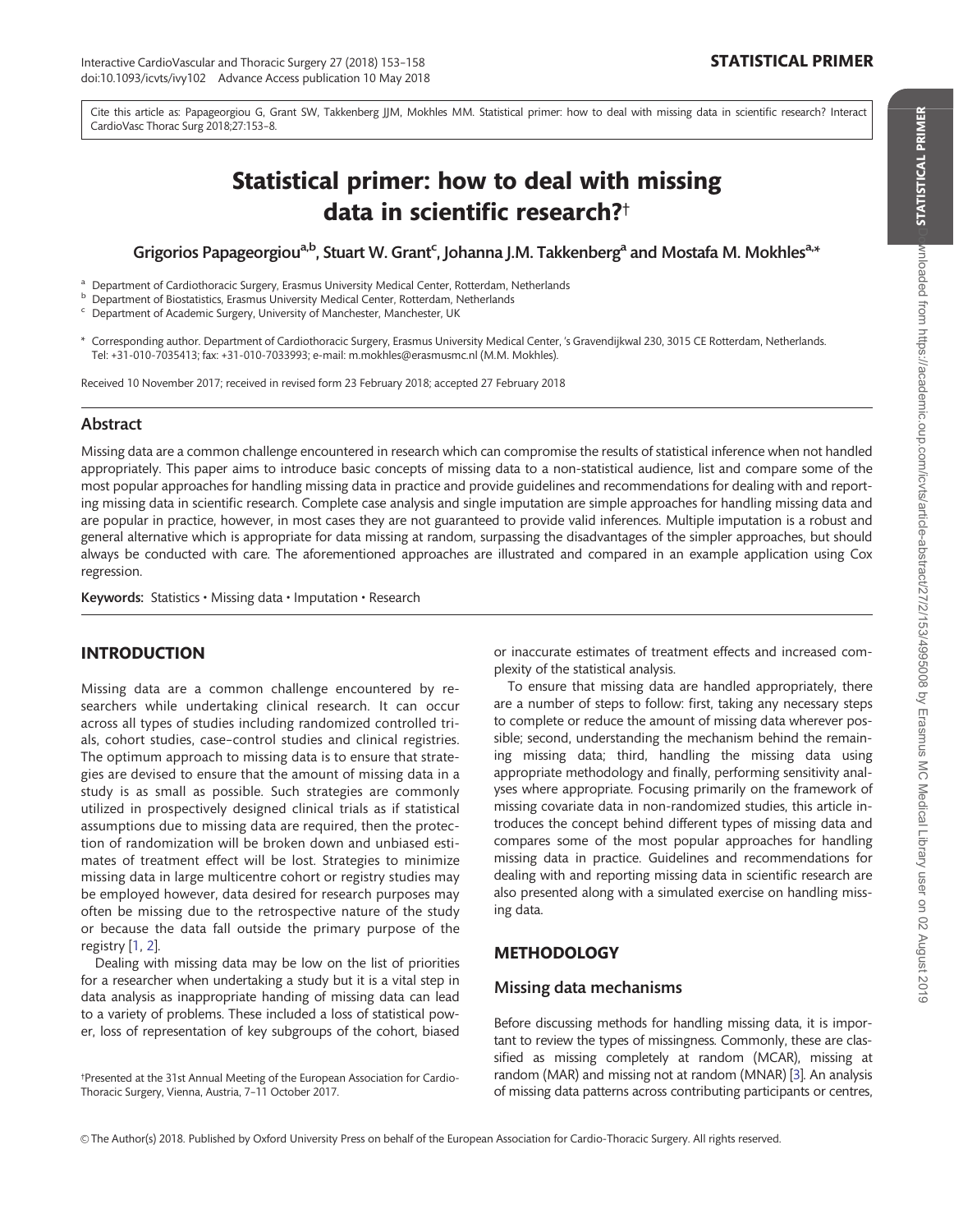<span id="page-1-0"></span>over time, or between key treatment groups should be performed to establish the mechanisms behind the missing data [[1](#page-5-0)].

Missing completely at random. Observations of all subjects are equally likely to be missing. That is, there are no systematic differences between subjects with observed and unobserved values meaning that the observed values can be treated as a random sample of the population. For example, echocardiographic measurements might be missing due to sporadic ultrasound malfunction.

Missing at random. The likelihood of a value to be missing depends on other, observed variables. Hence, any systematic difference between missing and observed values can be attributed to observed data. That is, the relationships observed in the data at hand can be utilized to 'recover' the missing data. For example, missing echocardiographic measurements might be more normal than the observed ones because younger patients are more likely to miss an appointment.

Missing not at random. The likelihood to be missing depends on the (unobserved) value itself, and thus, systematic differences between the missing and the observed values remain, even after accounting for all other available information. In other words, there is extra information associated with the missing data that cannot be recovered by utilizing the relationships observed in the data. For example, missing echocardiographic measurements might be worse than the observed ones because patients with severe valve disease are more likely to miss a clinic visit because they are unable to visit the hospital.

Although there are a few methods proposed to test whether the data are MCAR or MAR, their practical value is dubious [[4](#page-5-0)]. On the other hand, test distinguishing between MAR and MNAR always depends on data that are not observed meaning it is not possible to make this distinction based only on the observed data. Therefore, a researcher should always evaluate the plausibility of each missing data mechanism with respect to the method used to analyse the data and importantly on how the data were collected. The missing data mechanism should be regarded as an assumption that either supports an analysis or not rather than as an inherent and identifiable feature of a dataset. If that assumption is false, results may be biased. While under MCAR, most standard statistical tools will lead to valid results, that is not the case for MAR and MNAR, for which appropriate methods need to be employed. Table 1 summarizes the basic differences between the 3 missing data types and lists which of the methods discussed in the following section can be used to draw valid inference with respect to each missing data type.

### Methods for handling missing data

There are various approaches for an incomplete data analysis. Two common approaches encountered in practice are complete case analysis and single imputation. Although these approaches are easily implemented, they may not be statistically valid and can result in bias when the data are not missing completely at random [[5](#page-5-0), [6\]](#page-5-0). On the other hand, multiple imputation is a more general approach that overcomes the main disadvantages of the aforementioned approaches when data are missing (completely) at random [[7](#page-5-0)–[9](#page-5-0)].

Complete case analysis. The easiest way to deal with missing data is to drop all cases that have one or more values missing in any of the variables required for analysis. Although under MCAR this does not lead to bias of the results, it may result in significant loss of data and associated loss of power (e.g. wider confidence intervals) because the sample size is reduced. The extent of this loss of power is associated with the amount of missing data. If the data are MAR, this approach will lead to biased results. Complete case analysis may be appropriate for missing data related to the primary outcome of the study.

Single imputation. Alternatively, missing values in any variable could be replaced with a single value that is thought to best represent the mechanism of the missing data. This could be the mean of a normally distributed continuous variable, the median/ mode of a categorical variable, the predicted value from a regression equation (that is, utilizing the complete observations to predict the values of the missing observations) or the best/worst observation carried forward. There may be cases where the missing risk factor data are believed to be highly likely due to the absence of a risk factor, and in this situation, it may be reasonable to impute the absence of the risk factor.

Although this approach allows the researcher to include all subjects in the analysis, it may lead to biased results. Moreover, the uncertainty of parameter estimates of the imputed variables will not necessarily improve when compared with the complete case analysis because the imputation is not conditional on the values of the outcome variable. How large the induced bias is depends on the variability of the imputed variable and on the proportion of missing values. Single imputation is also invalid under MAR since it does not account for the inter-relationships between the variables of interest. Single imputation may, however, be used to perform sensitivity analyses for missing covariate information or primary outcome data to ensure that the reported results are valid under the worst or best-case scenario.

#### Table 1: Summary of missing data mechanisms

| Missing data<br>mechanism | Related to    | Not related to           | Probability to be missing           | Valid analysis                                         |
|---------------------------|---------------|--------------------------|-------------------------------------|--------------------------------------------------------|
| <b>MCAR</b>               |               | Observed or missing data | Equal for every data point          | Complete case analysis, single and multiple imputation |
| <b>MAR</b>                | Observed data | Missing data             | Equal for data points within groups | Multiple imputation                                    |
| <b>MNAR</b>               | Missing data  |                          | Unequal and unknown                 | Sensitivity analysis                                   |

MAR: missing at random; MCAR: missing completely at random; MNAR: missing not at random.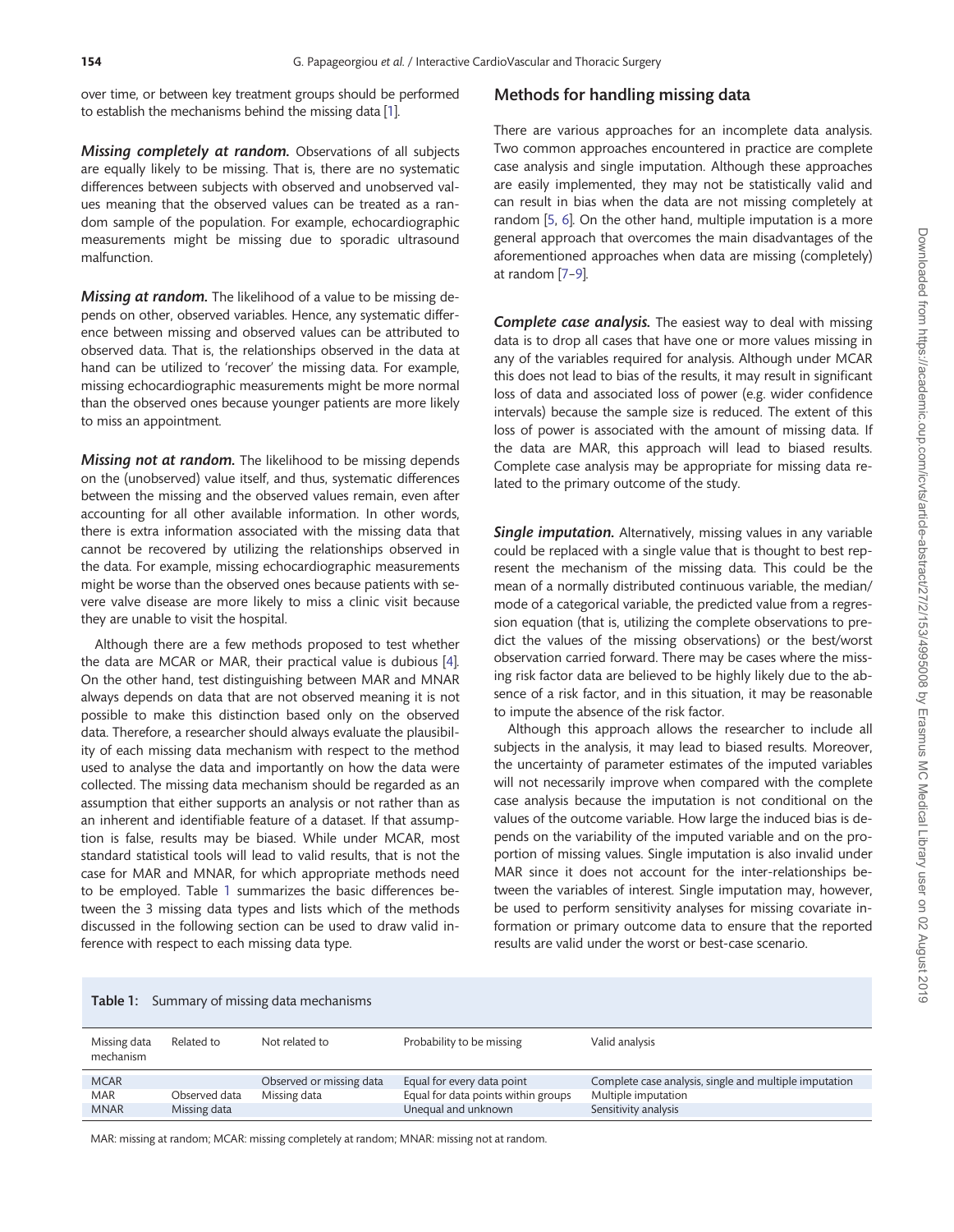<span id="page-2-0"></span>**Multiple imputation.** Multiple imputation offers an alternative to overcome the disadvantages of the complete case analysis or single imputation approach. It allows the uncertainty, which is due to missing data, to be appropriately considered and can be thought of in three distinct steps: imputation, analysis and pooling of the results.

At the first step of imputation, multiple copies of the original incomplete dataset are generated. In each dataset, the missing values are replaced by values which are randomly sampled from the predictive distribution of the observed data, conditional on all other variables. The process of sampling induces variation in the imputed values which reflects the uncertainty of those imputed values.

In the analysis step, the model of interest is fitted to each imputed dataset. The results derived from each analysis will differ slightly due to the variability of the imputed values. In the third step, the results are pooled by taking the average of the estimates from the separate analyses to derive the pooled estimate and by applying Rubin's rules, which incorporate the within and between imputation uncertainty, to derive the associated standard errors. More details on Rubin's rules and the formulas that are used to obtain the pooled estimates can be found in [Supplementary](https://academic.oup.com/icvts/article-lookup/doi/10.1093/icvts/ivy102#supplementary-data) [Material](https://academic.oup.com/icvts/article-lookup/doi/10.1093/icvts/ivy102#supplementary-data) A.

In contrast to the complete case analysis, multiple imputation provides valid results when the data are MAR while avoiding the loss of power due to sample size reduction. However, loss of power may still occur when using multiple imputation if there is high uncertainty in the distributions which are used to impute the missing data. Unlike single imputation, multiple imputation provides valid results if the data are MAR. This is because systematic differences between the missing and the observed values are due to information already present in the data at hand, and this is considered in the predictive distributions utilized in the first step of the multiple imputation procedure. In addition, single imputation does not account for the between-imputation variance that leads to overestimation of accuracy (small standard errors). Table 2 briefly summarizes the advantages and disadvantages of each method.

It is important to note that generally none of the above methods will provide valid results under MNAR. Methods for dealing with MNAR data are very limited and usually complex. They are typically based on the idea of sensitivity analysis under various MNAR scenarios, for example, assuming the worst possible or best possible value for the missing data. Commonly, the goal of such sensitivity analyses is to help in assessing the robustness of the results under plausible MNAR scenarios. Multiple imputation can also potentially be used to perform sensitivity analyses if data are MNAR [\[10\]](#page-5-0).

#### Multiple imputation: considerations and limitations

Multiple imputation is a general approach with numerous applications, and it is easily accessible through standard statistical soft-ware packages such as R [[11](#page-5-0)], SPSS $^{\circ\!\!\circ}$ , SAS $^{\circ\!\!\circ}$  and STATA $^{\circ\!\!\circ}$ . However, it should be highlighted that it is not a panacea for every incomplete data setting [\[12,](#page-5-0) [13\]](#page-5-0). Although multiple imputation is often considered as an out of the box method that can be easily applied in any missing data problem, this is not true. Its application requires the user to carefully consider the plausibility of each of the possible causes of missingness, thoroughly select an appropriate imputation model and choose appropriate variables to include with respect to both clinical relevance and the missing at random assumption.

Some common points and special cases to consider when performing multiple imputation are as follows:

- Missing outcome information: It should be noted that up to this point, this article has focused primarily on missing covariate information. That is because when there are missing outcome data, it has been argued that the complete case analysis is more appropriate as imputed outcome data can lead to misleading results [[14,](#page-5-0) [15](#page-5-0)]. Single imputation of the worst or best-case scenario for missing outcome data may be used as sensitivity analysis to ensure the validity of trial results. Multiple imputation of missing outcome data may also be performed if there are auxiliary variables that are highly correlated with the outcome and the probability that the outcome is missing. However, this can only help in reducing the loss in accuracy of the estimates due to missing data and only if the data are at most MAR. Nevertheless, the complete case analysis should be regarded as the principle analysis in the case of missing outcome data.
- The number of imputed datasets: Although 5 imputed datasets are considered adequate, it is always advised to increase the number to improve the efficiency and the reproducibility of the results [\[13](#page-5-0)].
- The number of iterations: Since multiple imputation is based on an iterative algorithm, the convergence criteria should always be assessed and if necessary, the number of iterations increased [\[7,](#page-5-0) [10](#page-5-0)].
- Inclusion of the outcome in the imputation model: The outcome should be included in the first step of the multiple imputation procedure to take into account the association between outcome and incomplete covariates [\[16\]](#page-5-0).
- Longitudinal studies: Common software packages usually require the transformation of long datasets (a row per measurement) to their wide (a row per subject) counterparts to perform multiple imputation. This implies that current implementation of multiple imputation in longitudinal settings works best in balanced studies (e.g. subjects are measured at the same time points).

| Table 2: |  | Comparison of incomplete data analysis methods |  |  |
|----------|--|------------------------------------------------|--|--|
|----------|--|------------------------------------------------|--|--|

| Methods                | Pros                                                            | Cons                                                                               |
|------------------------|-----------------------------------------------------------------|------------------------------------------------------------------------------------|
| Complete case analysis | Simple to implement                                             | Loss of power and efficiency and invalid under MAR                                 |
| Single mean imputation | Simple to implement and avoids loss of power                    | Does not appropriately account for uncertainty in<br>results and invalid under MAR |
| Multiple imputation    | Avoids loss of power, retains efficiency<br>and valid under MAR | Time consuming and requires more statistical knowledge                             |

MAR: missing at random.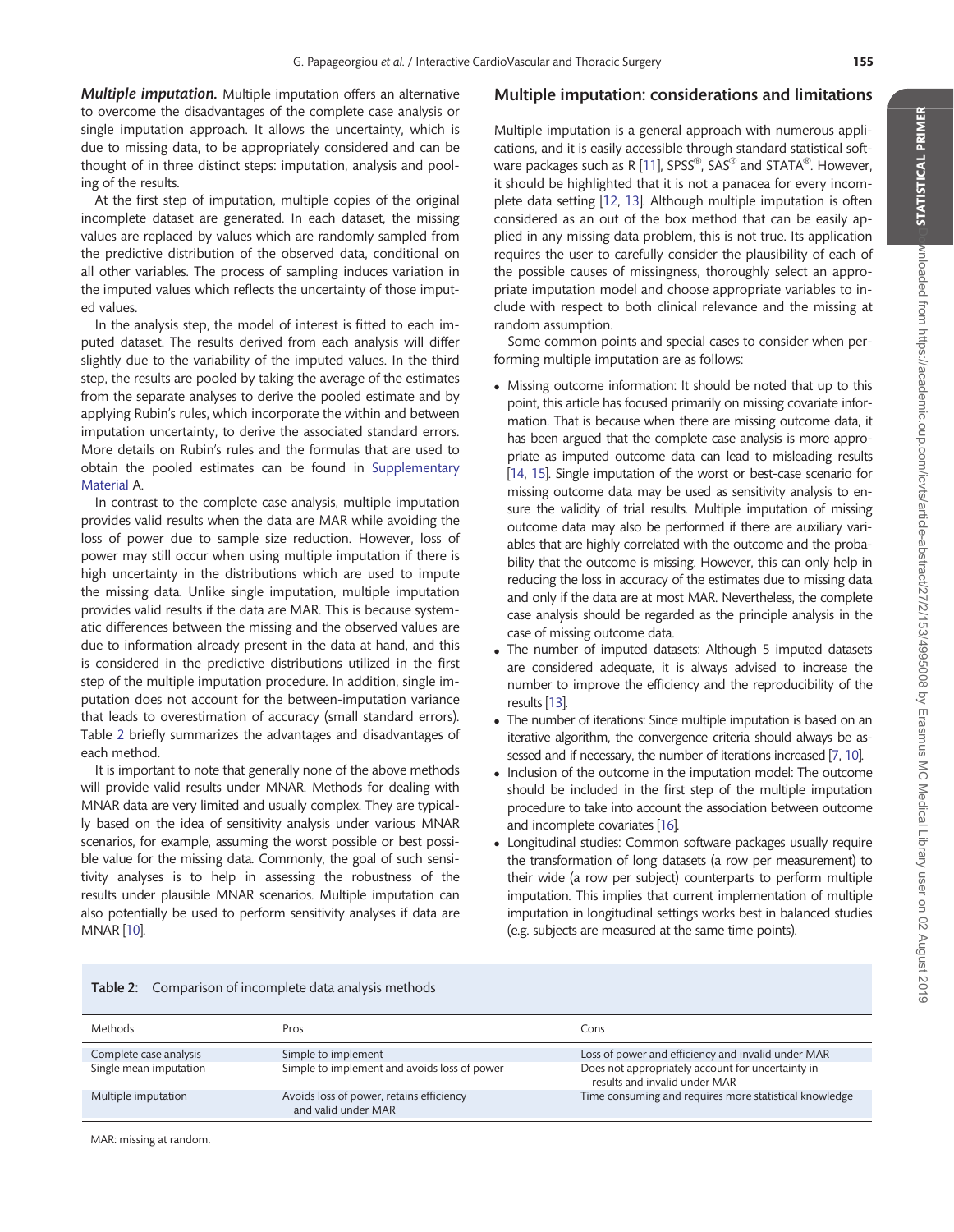-

- <span id="page-3-0"></span>• Survival analysis: Because of the complex nature of the outcome variable in such cases (pairing of a binary event indicator variable with a time-to-event variable), several approaches have been proposed on how to include it in the imputation model [\[17–19\]](#page-5-0). The most recent research findings, however, propose to use the Nelson–Aalen estimator along with the event indicator in the imputation model rather than the event indicator along the timeto-event variable [\[20\]](#page-5-0).
- Acceptable amount of missingness: There is no standard rule of how much missing data is too much. Theoretically, multiple imputation can handle large amounts of missingness. Nevertheless, the quality of the results is related to the complexity of the imputation model used, whether there are few or many variables with a large amount of missingness, the total sample size and the variability of the variables which are subject to missingness. For example, 50% missingness may be acceptable if the remaining 50% of the data allow accurate estimation of the predictive distribution used to draw imputed values. In settings with a small sample size, large variability and/or a heterogeneous study population, this may not be the case.

Given the potential complexities, it is clear that multiple imputation should be conducted carefully with respect to the challenges of each analysis. Advice from statistical experts is, therefore, highly recommended when considering multiple imputation to address missing data.

#### Reporting

Because performing analysis on incomplete data requires a lot of considerations, decisions and assumptions, it is recommended that authors provide a thorough description of the imputation procedure to ensure the transparency and reproducibility of the analysis. Often, such a description can be moved to the [Supplementary Material](https://academic.oup.com/icvts/article-lookup/doi/10.1093/icvts/ivy102#supplementary-data) accompanying a manuscript. Table 3 provides an extensive list of points that should be included when conducting incomplete data analysis.

#### Data example

To illustrate the above points with a data example, we consider a simple scenario for survival analysis. The data come from a followup study of patients with congenital heart disease who received a human tissue allograft in the aortic position. The aim is to investigate the association between postoperative aortic gradient (mmHg) and risk of death while accounting for baseline factors such as age at operation (years), gender, donor age (years) and allograft diameter (mm). An overview of the data for the 'all cases' scenario (before excluding any case to artificially generate missing data scenarios) is provided in the [Supplementary Material B, Table S4.](https://academic.oup.com/icvts/article-lookup/doi/10.1093/icvts/ivy102#supplementary-data)

To briefly illustrate a few of the points presented throughout this article for dealing with missing data, we artificially generated 40% missingness on the postoperative aortic gradient under the 3 missingness scenarios: MCAR, MAR and MNAR. Under MCAR, randomly chosen values were deleted. Under MAR, the aortic gradient measurements of younger patients (age less than the mean age in the dataset) were deleted. Finally, for MNAR, the missing values were selected to be patients with a high postoperative aortic gradient (higher than the 65th percentile of the postoperative gradient in the dataset) assuming that they are more likely to be unable to go to the hospital. We then applied Cox regression using complete

#### Table 3: Guidelines for reporting incomplete data analysis in scientific manuscripts

- Alternatively/complementary report number of complete cases
- If possible, discuss potential causes for missing data
- Provide comparison of complete and incomplete cases:
- Table or figure comparing the distributions of variables of interest State the methodology used for incomplete data analysis:
- Which one was used: the complete case analysis, multiple imputation, etc.
- Report the assumptions that were made regarding the cause of missingness: MCAR, MAR or MNAR

Indicate the software (including version number) that was used in handling missing data:

- Optionally add any changes to the default settings/features of the software or/and functions which were used

Report the number of imputed datasets and number of iterations List the variables that were included in the imputation model

Mention any higher order functions of imputed variables:

- Were higher order terms such as interactions, polynomials or spline transformations of original variables used in the analysis?
- If yes, were these higher order terms included in the imputation model as well?

Assess the robustness of MAR assumption by conducting sensitivity analysis for various MNAR scenarios

MAR: missing at random; MCAR: missing completely at random; MNAR: missing not at random.

cases, single mean imputation and multiple imputation under each scenario for the mechanism that generated the missing data and compared the corresponding results with those obtained when all the cases were used (no missing data). The analysis was conducted in R [\[11\]](#page-5-0) using the packages mice [[10\]](#page-5-0) and mitools [[21\]](#page-5-0). A sample R code for conducting multiple imputation in R is given in [Supplementary Material](https://academic.oup.com/icvts/article-lookup/doi/10.1093/icvts/ivy102#supplementary-data) C.

The results are summarized in Fig. [1](#page-4-0), where the red dot and black lines represent the estimated hazard ratios and their corresponding 95% confidence intervals, respectively. As shown in this figure, under MCAR and MAR, multiple imputation provided results that were slightly closer to those of the complete data (before values were removed; 'all cases') than the results from the simpler approaches for this specific example. Nevertheless, the differences are small, and both the complete case analysis and single mean imputation are theoretically valid under MCAR. The loss in efficiency due to the reduced sample size when using only the complete cases is evident from the wider confidence intervals. Under MNAR, all approaches provided biased estimates. In this situation, further sensitivity analyses or explicit accounting of the missing data mechanism would be required [[8](#page-5-0)].

#### **DISCUSSION**

Missing data are common in clinical research and should be minimized wherever possible through good study design and data collection protocols. However, in most cases, it is not possible to reduce the amount of missing data to zero. As demonstrated in the example presented in this article, inappropriate handling of missing data can potentially lead to biased results or significant loss of power. Although simpler approaches in handling missing data such as the complete case analysis or single imputation may be appropriate if the amount of missing data is small and the mechanisms behind the missing data are clearly understood, in most cases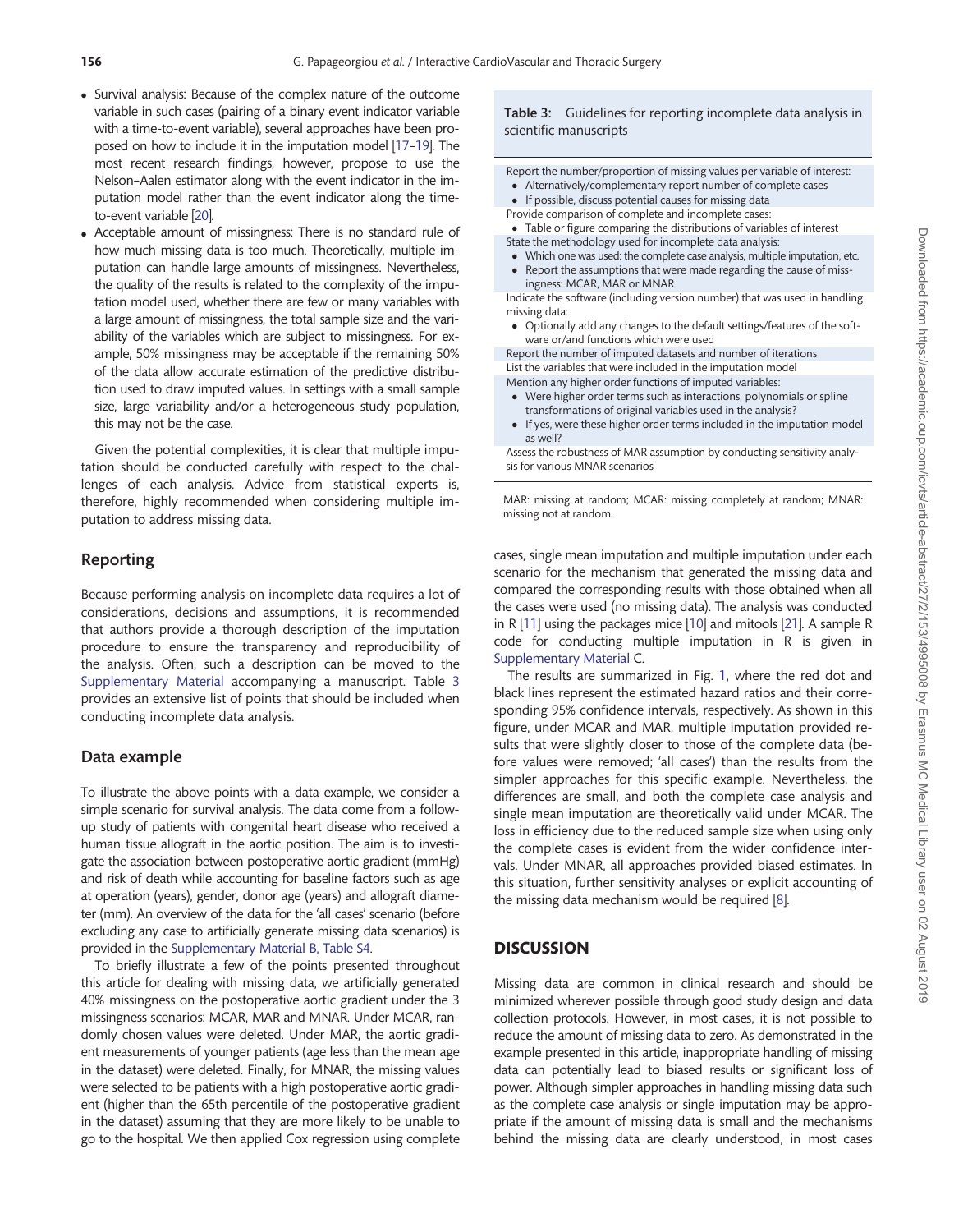<span id="page-4-0"></span>

Figure 1: Hazard ratios and 95% confidence intervals of 'all cases', complete cases, single mean imputation and multiple imputation analyses under 3 missing data mechanisms. MAR: missing at random; MCAR: missing completely at random; MNAR: missing not at random.